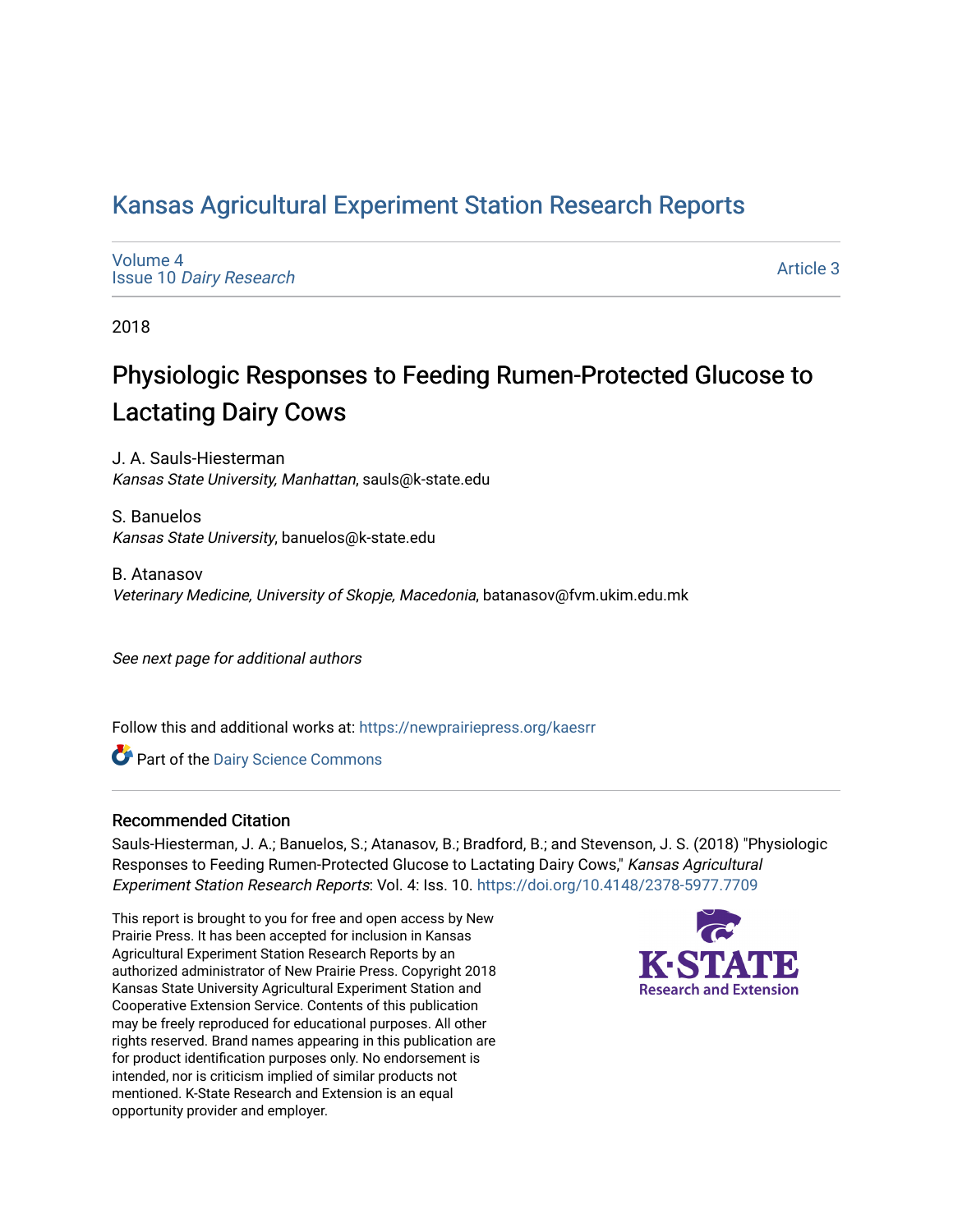# Physiologic Responses to Feeding Rumen-Protected Glucose to Lactating Dairy Cows

## Abstract

Lactating Holstein cows were enrolled in a study beginning before first insemination. Cows were supplemented with a rumen-protected glucose (RPG) product to test the hypothesis that circulating progesterone concentrations could be increased by increasing blood glucose, which causes an increase in insulin, subsequently decreasing progesterone clearance by liver enzymes. Supplementation occurred at 0, 2.2, 4.4, or 8.8 lb per head per day to test a dose response. Treatment began 3 days before ovulation and continued until day 12 of the estrous cycle. Rumen-protected glucose did not impact serum concentration of glucose before or after feeding, but the change in insulin concentration (post-feeding – pre-feeding) was greater for the control cows compared with cows that received the three doses of RPG. Crude protein (CP) intake and milk urea nitrogen (MUN) increased linearly with treatment, but dry matter intake (DMI) and milk yield were unaffected by treatment. Concentrations of progesterone were unaffected by treatment, and pregnancy risk at first insemination was reduced by treatment. Rumenprotected glucose failed to increase serum insulin or progesterone concentrations.

### Keywords

glucose, insulin, progesterone

### Creative Commons License



This work is licensed under a [Creative Commons Attribution 4.0 License](https://creativecommons.org/licenses/by/4.0/).

#### Authors

J. A. Sauls-Hiesterman, S. Banuelos, B. Atanasov, B. Bradford, and J. S. Stevenson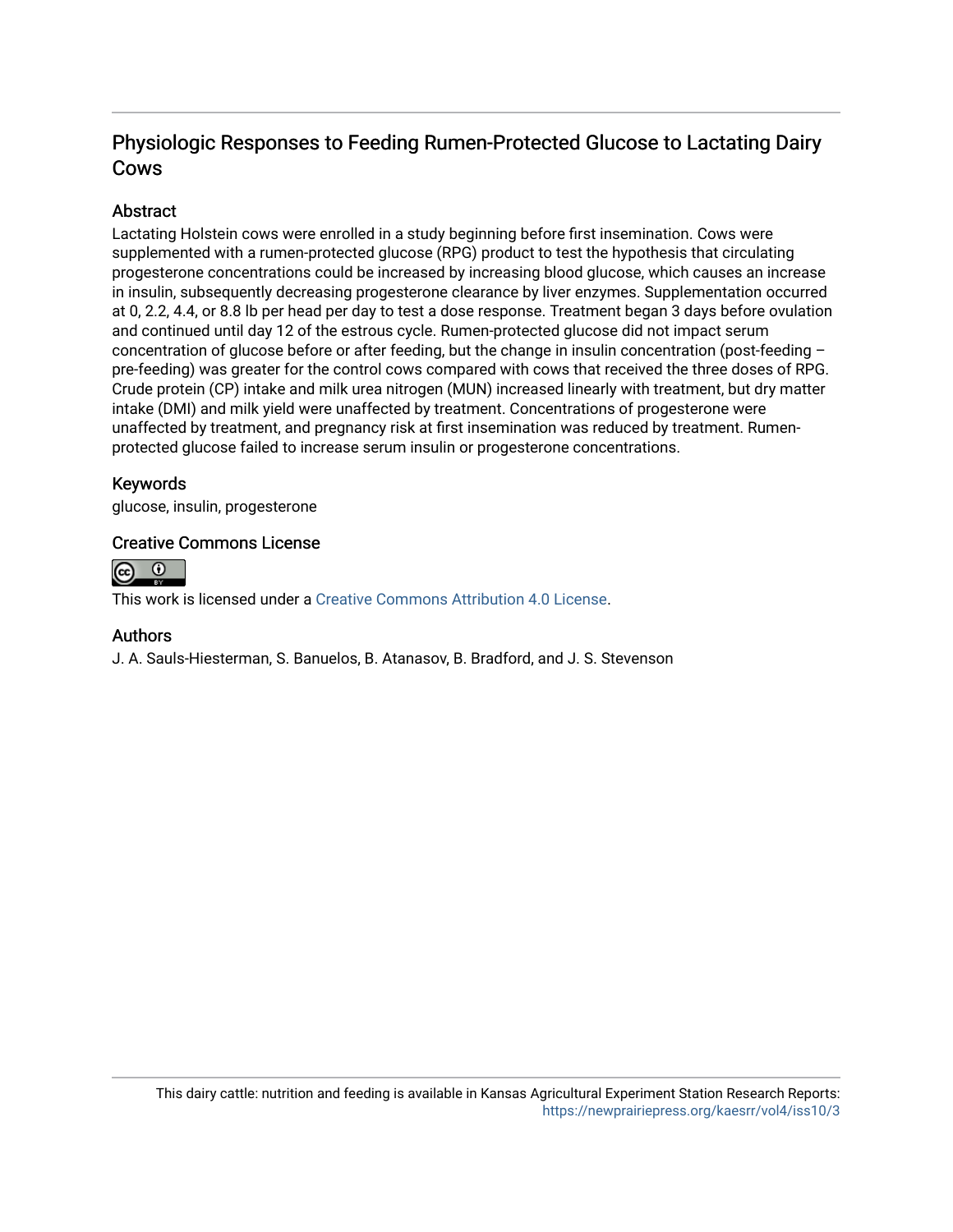



# Physiologic Responses to Feeding Rumen-Protected Glucose to Lactating Dairy Cows

*J.A. Sauls-Hiesterman, S. Banuelos, B. Atanasov, B.J. Bradford, and J.S. Stevenson*

# **Summary**

Lactating Holstein cows were enrolled in a study beginning before first insemination. Cows were supplemented with a rumen-protected glucose (RPG) product to test the hypothesis that circulating progesterone concentrations could be increased by increasing blood glucose, which causes an increase in insulin, subsequently decreasing progesterone clearance by liver enzymes. Supplementation occurred at 0, 2.2, 4.4, or 8.8 lb per head per day to test a dose response. Treatment began 3 days before ovulation and continued until day 12 of the estrous cycle. Rumen-protected glucose did not impact serum concentration of glucose before or after feeding, but the change in insulin concentration (post-feeding – pre-feeding) was greater for the control cows compared with cows that received the three doses of RPG. Crude protein (CP) intake and milk urea nitrogen (MUN) increased linearly with treatment, but dry matter intake (DMI) and milk yield were unaffected by treatment. Concentrations of progesterone were unaffected by treatment, and pregnancy risk at first insemination was reduced by treatment. Rumen-protected glucose failed to increase serum insulin or progesterone concentrations.

# Introduction

Progesterone is essential for maintenance of pregnancy and inhibits estrus expression in dairy cows. Peripheral concentrations of progesterone are affected by both milk yield and the rate of metabolism in the liver. Selection for increased milk yield during several decades has resulted in greater milk yield and the necessity to feed cows less roughage and higher-energy diets to support milk synthesis. High-energy diets, in turn, chronically increase liver blood flow, resulting in increased clearance of progesterone. Clearance of progesterone reduces peripheral concentrations of progesterone available to reproductive tissues, and the rate at which this occurs is a function of liver blood flow and activity of liver enzymes, particularly cytochrome P450 2C and cytochrome P450 3A. Therefore, decreasing liver enzymatic activity may increase peripheral concentrations of progesterone.

Previous research has shown that feeding a high-starch diet causes an increase in insulin production, resulting in decreased activity of liver cytochrome P450 enzymes. Insulin, a metabolic mediator between nutrition and reproduction, is secreted in response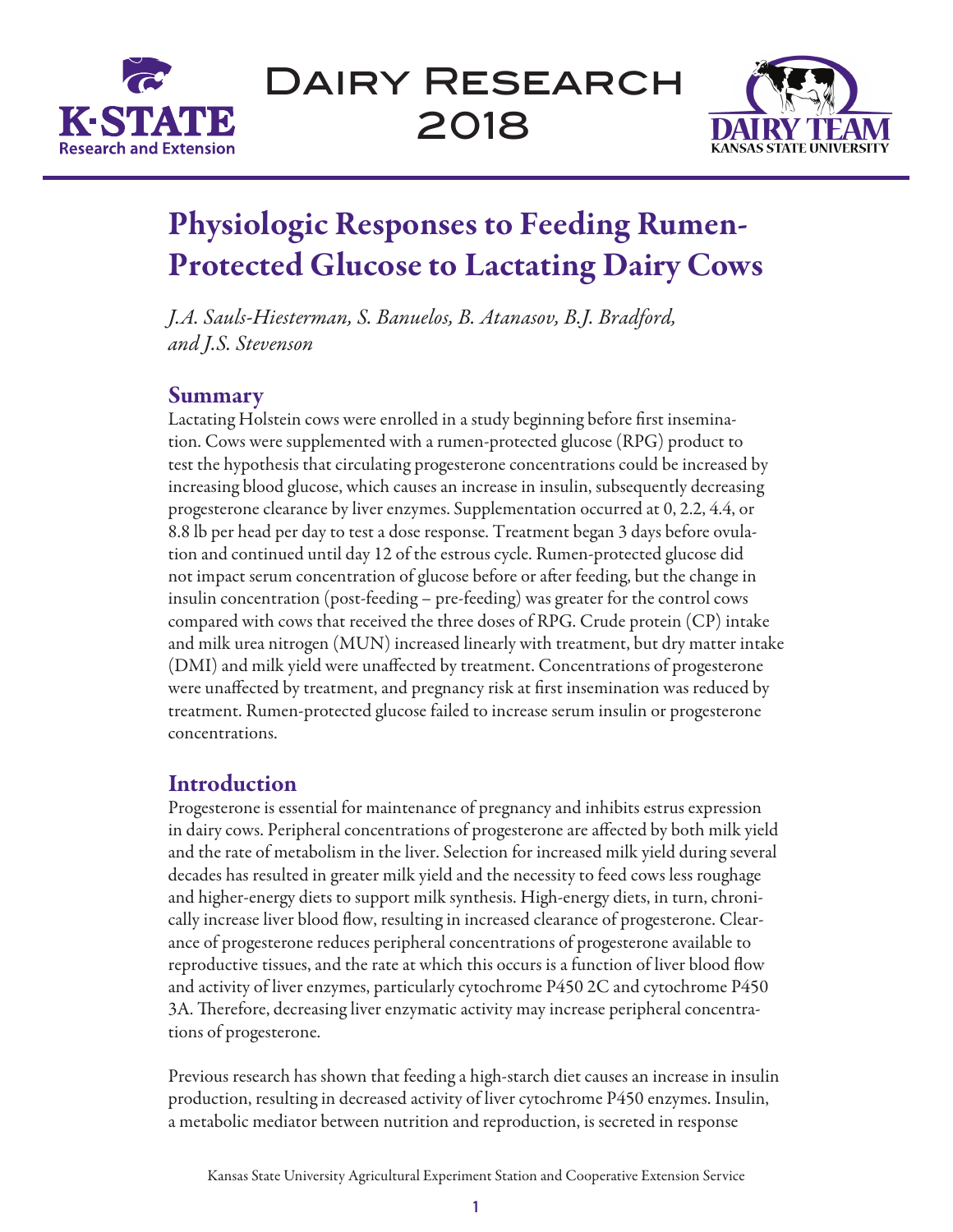to increased concentrations of circulating glucose and functions to maintain stable concentrations of blood glucose. Previous research also indicated that insulin can effectively decrease progesterone clearance in vivo. Glucose is a key nutrient required during lactation for milk synthesis and maintenance of other body tissues, including those involved in various reproductive processes. Because most dietary carbohydrate is converted into volatile fatty acids in the rumen, a cow must synthesize glucose by gluconeogenesis in liver. The extensive demand for glucose by the mammary gland to synthesize milk may decrease the amount of glucose readily available to other body tissues, including those tissues involved in reproductive processes.

Rumen-protected glucose should facilitate more glucose being delivered to the small intestine for absorption as opposed to relying solely on its synthesis in the liver. Because circulating glucose induces secretion of insulin, a resulting increase in insulin may decrease the activity of liver enzymes involved in clearance of progesterone, and thus increase peripheral concentrations of progesterone. Increased concentrations of progesterone at estrus or during the 7 to 10 days preceding a timed insemination are associated with improved pregnancy risk in lactating dairy cows.

Therefore, the objective of the current study was to determine the effect of supplementing an RPG product on blood serum concentrations of glucose, insulin, and progesterone. We hypothesized that supplementing RPG would increase concentrations of glucose and insulin, resulting in decreased activity of liver enzymes (cytochromes P450 2C and P450 3A), thus increasing circulating concentrations of progesterone.

# Materials and Methods

Sixty-one Holstein cows were enrolled in a study before first insemination at Kansas State University. Cows calved in a maternity barn on a straw-bedded pack and were subsequently housed in a sand-bedded free-stall facility. Cows were then housed in a tie-stall barn from 58  $\pm$  3 to 72  $\pm$  3 DIM and fed individually during the experiment. Treatments included a daily supplement of 0 (control,  $n = 13$ ), 2.2 ( $n = 15$ ),  $4.4$  (n = 15), or 8.8 lb/day (n = 16) of an RPG product (Grain States Soya, West Point, NE). Ground corn was top-dressed with the treatment supplement, so each cow received a total supplement (RPG  $\pm$  ground corn) of 8.8 lb per day.

Cows were subjected to an ovulation-synchronization program to synchronize ovulation (day 0; Figure 1). Briefly, cows received injections of PGF<sub>2α</sub> at 48  $\pm$  3 DIM, an injection of GnRH at 51  $\pm$  3 DIM, and PGF<sub>2a</sub> at 58 and 59  $\pm$  3 DIM. An injection of GnRH was administered 56 hours after PGF<sub>2a</sub> (d -0.5) to induce ovulation of the dominant follicle. The products used were 100  $\mu$ g GnRH (Factrel) and 25 mg PGF $_{2a}$ (dinoprost tromethamine) from Zoetis Inc. (Kalamazoo, MI). Cows were eligible to continue in the experiment if ovulation was detected by the appearance of a new CL by day 2 and elevated progesterone ( $\geq 1$  ng/mL) by day 4. Cows were reintroduced in the herd at  $72 \pm 3$  DIM (day 12) and estrous cycles were resynchronized in cows for insemination (GnRH on 72  $\pm$  3, PGF<sub>2n</sub> on 79  $\pm$  3 and 80  $\pm$  3, GnRH on 81  $\pm$  3, and timed AI on  $82 \pm 3$  DIM).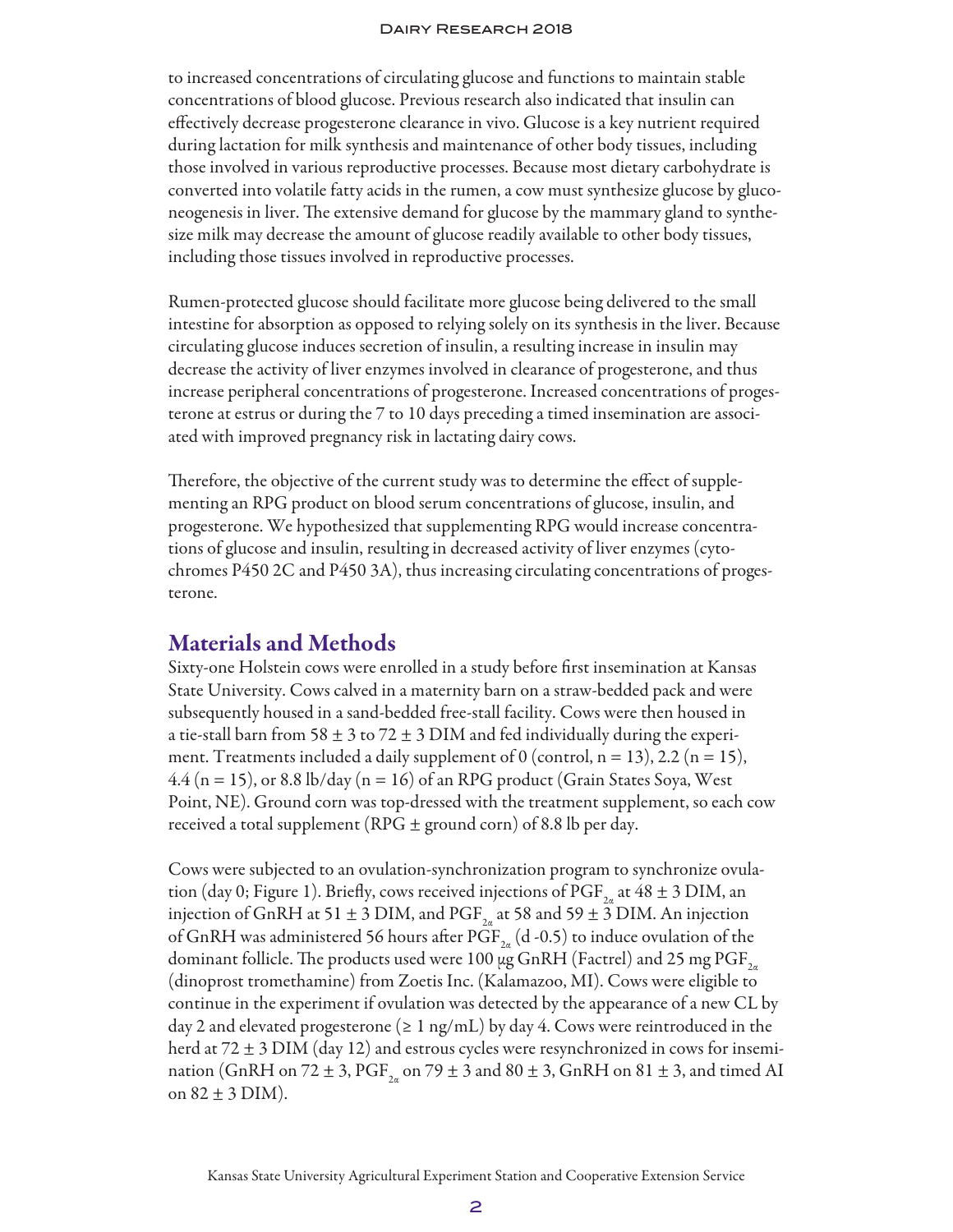Feed intake was recorded daily. Cows were milked thrice daily. Milk samples collected once 3 days before initiation of treatment and again on day 11 of treatment were analyzed for concentrations of fat, true protein, lactose, and somatic cells. Energycorrected milk was calculated according to Dairy Records Management Systems as  $(0.327 \times \text{milk yield}) + (12.95 \times \text{fat yield}) + (7.65 \times \text{protein yield})$ . Body condition score and body weight were recorded at enrollment (58  $\pm$  3 DIM).

Blood samples were collected via coccygeal puncture on day 0, 2, and 4 to analyze concentrations of glucose and insulin. Samples were collected 1 hour before and 8 hours after the morning feeding to determine pre-feeding and post-feeding concentrations of glucose and insulin. Progesterone was measured in blood serum samples collected on day 2 and daily from day 4 through 12.

# Results and Discussion

## *Feed Intake, Milk Production, and Milk Composition*

Dry matter intake, milk yield, and milk composition are summarized in Table 2. As anticipated, starch intake decreased (*P* < 0.01) linearly with increasing dose of RPG. In contrast, intake of CP and ethanol-soluble carbohydrates (sugars) increased  $(P < 0.01)$ linearly with increasing dose of RPG. Neither milk nor energy-corrected milk yield were impacted by RPG dose. Dose of RPG had no effect on yields of milk fat, lactose, or SCC. In contrast, milk protein concentration tended (*P* = 0.10) to differ among treatment doses. Milk urea nitrogen concentration increased linearly (*P* < 0.01) with increasing dose of RPG.

### *Metabolic Analytes*

The difference in post-feeding and pre-feeding concentrations of serum glucose and insulin are shown in Figure 2. The change in concentration of insulin from pre-feeding to post-feeding was greater  $(P < 0.01)$  for control cows compared with cows supplemented with any dose of RPG (Figure 2A). Changes in pre-feeding to post-feeding concentrations of glucose did not differ among treatments (Figure 2B).

### *Reproductive Traits*

Concentrations of progesterone increased from day 2 to 12 of the estrous cycle but were unaffected by treatment (Figure 3). This experiment was not designed to offer sufficient power to detect differences in pregnancy risk; however, pregnancy risk (69.2%) was greater  $(P < 0.01)$  for control cows compared with all RPG-treated cows, with 2.2 lb/day (14.2%), 4.4 lb/day (42.9%), and 8.8 lb/day (25%) all resulting in numerically decreased pregnancy risk. Volume of the corpus luteum on day 8 of the estrous cycle averaged 9.5  $\pm$  1.5, 10.3  $\pm$  1.5, 9.4  $\pm$  1.5, and 12.0  $\pm$  1.4 cm<sup>3</sup>, respectively, but did not differ among treatments.

Fertility continues to be a leading economic concern for the dairy industry. Measures to increase pregnancy rates and reduce early pregnancy loss would improve the efficiency of reproduction. In the current study, we focused on reducing clearance of progesterone from the peripheral circulation by supplementing RPG and found that the insulin response was diminished with RPG diets relative to the control. Supplementation with RPG caused a linear increase in CP intake and MUN concentration with increasing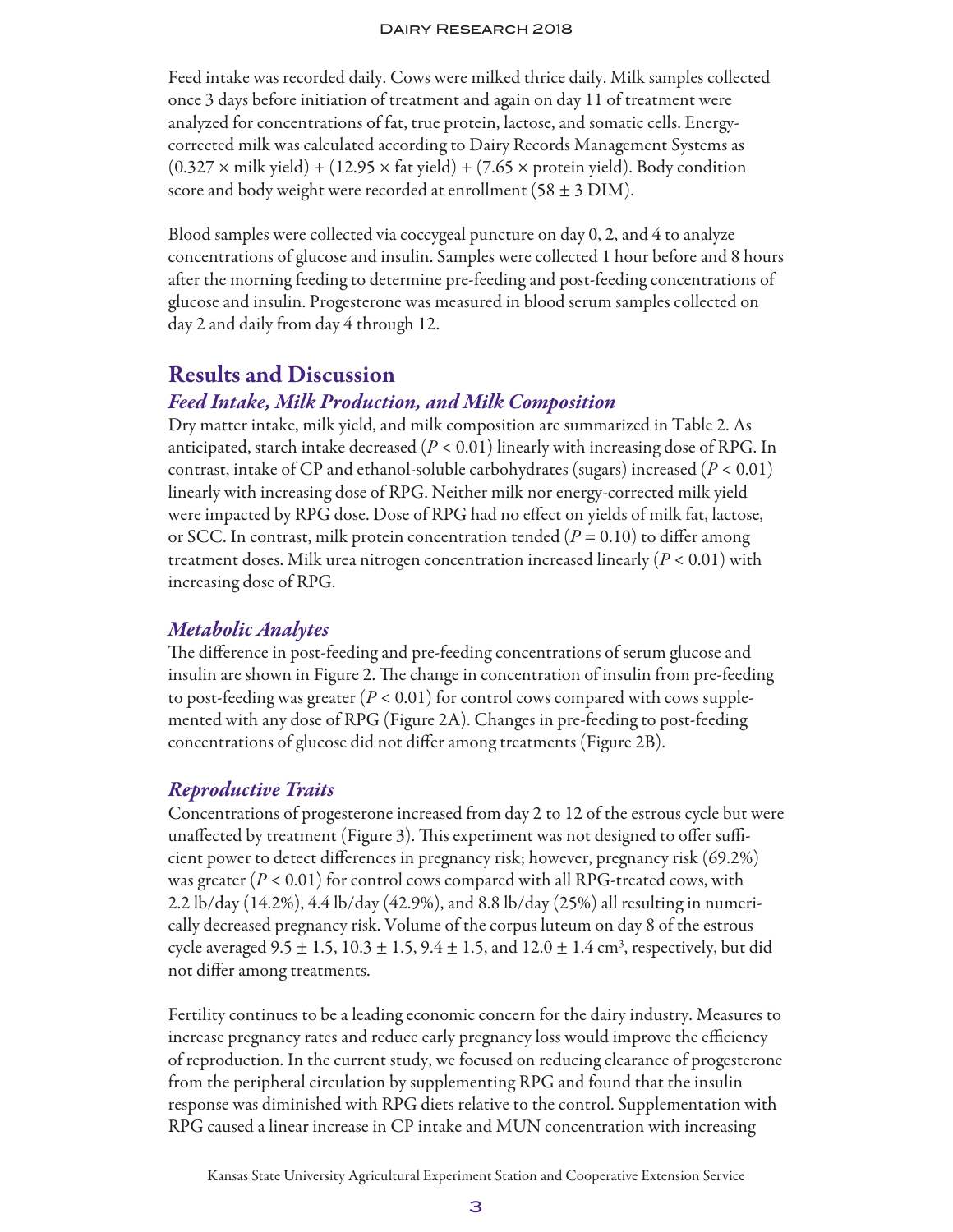dose but had no impact on milk yield or DMI. Increasing MUN is associated with decreased fertility. Therefore, we conclude that RPG failed to alter insulin concentration as hypothesized and did not affect progesterone concentration.

| Ingredients                                                 | % Dry matter      |             |                  |  |  |  |  |  |
|-------------------------------------------------------------|-------------------|-------------|------------------|--|--|--|--|--|
| Corn silage                                                 |                   | 22.5        |                  |  |  |  |  |  |
| Triticale silage                                            |                   | 15.0        |                  |  |  |  |  |  |
| Alfalfa hay <sup>2</sup>                                    |                   | 3.1         |                  |  |  |  |  |  |
| Alfalfa hay <sup>3</sup>                                    |                   | 3.1         |                  |  |  |  |  |  |
| Corn gluten feed <sup>4</sup>                               |                   | 22.8        |                  |  |  |  |  |  |
| Whole cottonseed                                            |                   | 4.0         |                  |  |  |  |  |  |
| Corn grain, finely ground                                   |                   | 13.4        |                  |  |  |  |  |  |
| Concentrate mix <sup>5</sup>                                |                   | 16.1        |                  |  |  |  |  |  |
|                                                             |                   |             |                  |  |  |  |  |  |
|                                                             | <b>Basal</b> diet | Ground corn | RPG <sup>6</sup> |  |  |  |  |  |
| Nutrient, % of dry matter (DM) (unless otherwise specified) |                   |             |                  |  |  |  |  |  |
| DM, % as-fed                                                | 47.8              | 86.3        | 82.9             |  |  |  |  |  |
| Crude protein (CP)                                          | 18.2              | 9.8         | 43.2             |  |  |  |  |  |
| Soluble protein, % CP                                       | 18.2              | 9.8         | 43.2             |  |  |  |  |  |
| Acid detergent fiber                                        | 23.9              | 3.9         | 4.9              |  |  |  |  |  |
| Neutral detergent fiber                                     | 36.5              | 9.8         | 20.2             |  |  |  |  |  |
| Starch                                                      | 12.3              | 69.7        | 1.1              |  |  |  |  |  |
| Ethanol-soluble carbohydrates                               | 8.1               | 5.5         | 38.6             |  |  |  |  |  |
| (simple sugars)                                             |                   |             |                  |  |  |  |  |  |
| $NE_{1}$ , Mcal/lb                                          | 0.75              | 0.94        | 0.86             |  |  |  |  |  |

Table 1. Ingredient and nutritional composition of the basal diet<sup>1</sup>

1 Nutrient composition values presented are results of near infrared analysis of the basal diet.

2 Lower quality alfalfa with 22.1% CP.

3 Higher quality alfalfa with 23.9% CP.

4 Sweet Bran (Cargill Inc., Blair, NE).

5 Concentrate premix consisted of 59.9% expeller soybean meal (SoyBest; Grain States Soya, West Point, NE), 12.0% limestone, 10.5% sodium bicarbonate, 7.48% Ca salts of long-chain fatty acids (Megalac R; Arm & Hammer Animal Nutrition, Princeton, NJ), 2.40% magnesium oxide, 2.14% of a 1.50% stock salt, 1.50% trace mineral salt, 1.50% potassium chloride, 1.50% vitamin E (20 kIU/g), 0.94% Biotin 100 (ADM Alliance Nutrition, Quincy, IL), 0.25% selenium premix (0.06%), 0.23% 4-Plex (Zinpro Corp., Eden Prairie, MN), 0.15% vitamin A premix (30 kIU/g), 0.12% Zinpro 120 (Zinpro Corp.), 0.06% Rumensin 90 (Elanco Animal Health, Greenfield, IN), 0.04% vitamin D premix (30,000 IU/g), 0.01% ethylenediamine dihydriodide premix (3.65% I). 6 Rumen-protected glucose product.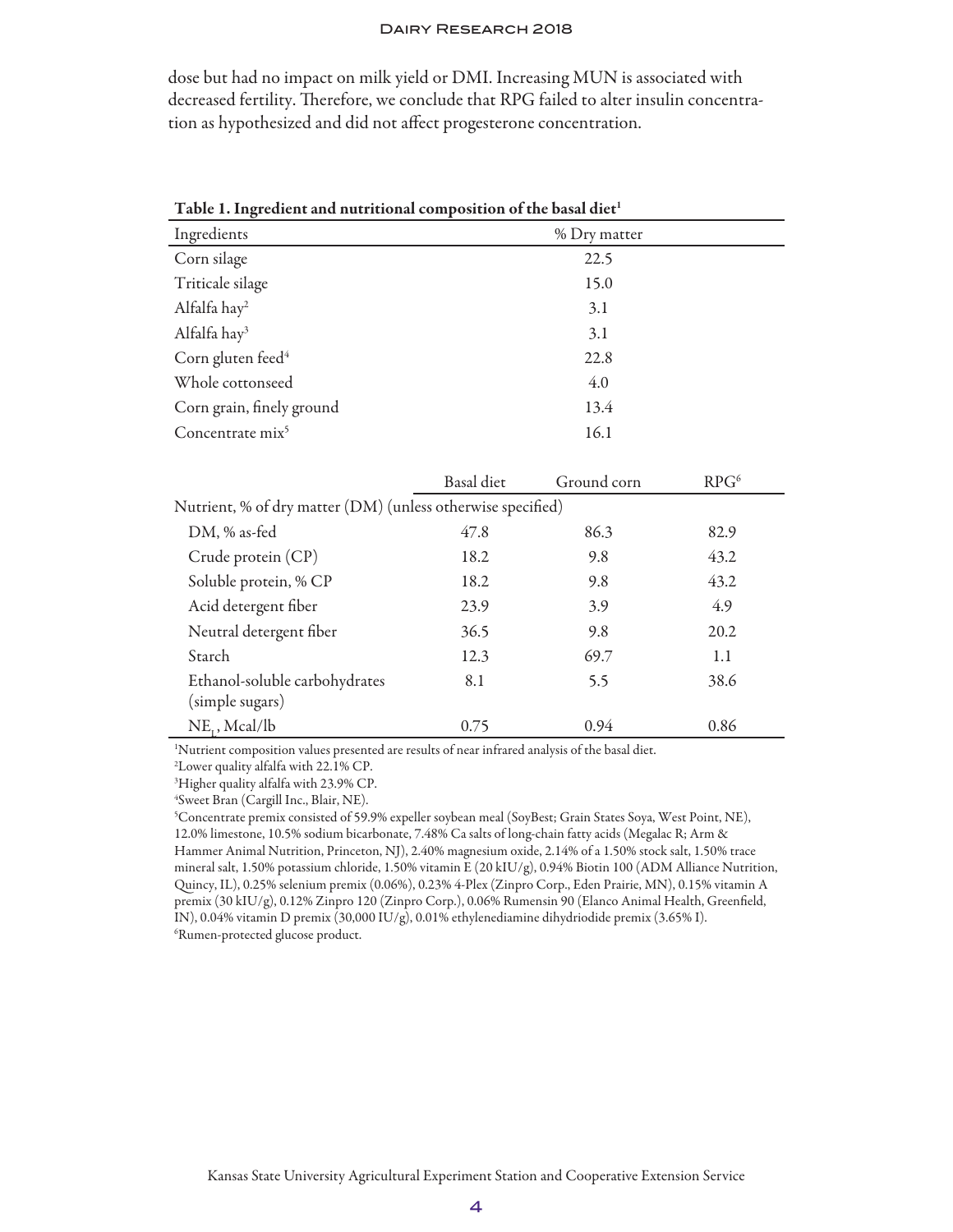|                                  | Treatment, <sup>2</sup> lb RPG/day |       |       |       |            | $P$ -value       |                     |                        |
|----------------------------------|------------------------------------|-------|-------|-------|------------|------------------|---------------------|------------------------|
| Item                             | $\theta$                           | 2.2   | 4.4   | 8.8   | <b>SEM</b> | RPG <sup>3</sup> | Linear <sup>4</sup> | Quadratic <sup>4</sup> |
| Dry matter intake, lb/day        | 53.5                               | 54.6  | 52.8  | 56.1  | 1.63       | 0.62             | 0.42                | 0.51                   |
| Starch intake, lb/day            | 12.0                               | 10.8  | 9.4   | 7.3   | 0.24       | ${}< 0.01$       | ${}< 0.01$          | 0.06                   |
| Crude protein intake, lb/day     | 11.4                               | 12.3  | 12.8  | 15.0  | 0.37       | ${}< 0.01$       | ${}< 0.01$          | 0.09                   |
| Sugar intake <sup>5</sup> lb/day | 3.9                                | 4.7   | 5.3   | 6.9   | 0.13       | ${}< 0.01$       | ${}< 0.01$          | ${}< 0.01$             |
| Milk, <sup>6</sup> lb/day        | 109.8                              | 111.3 | 107.6 | 111.1 | 2.8        | 0.96             | 0.88                | 0.57                   |
| Energy-corrected milk, lb/day    | 105.3                              | 108.9 | 107.6 | 107.8 | 2.4        | 0.29             | 0.60                | 0.46                   |
| Fat, $%$                         | 3.8                                | 3.9   | 4.0   | 4.0   | 0.1        | 0.20             | 0.36                | 0.72                   |
| Fat, lb/day                      | 4.0                                | 4.6   | 4.2   | 4.6   | 0.2        | 0.29             | 0.28                | 0.65                   |
| Lactose, %                       | 5.0                                | 5.0   | 5.0   | 5.0   | 0.1        | 0.81             | 0.78                | 0.49                   |
| Lactose, lb/day                  | 5.5                                | 5.9   | 5.3   | 5.5   | 0.2        | 0.48             | 0.76                | 0.87                   |
| Milk urea nitrogen, mg/dL        | 15.3                               | 16.7  | 17.4  | 20.1  | 0.6        | ${}< 0.01$       | ${}< 0.01$          | 0.73                   |
| Protein, %                       | 2.7                                | 2.6   | 2.7   | 2.6   | 0.1        | 0.10             | 0.15                | 0.74                   |
| Protein, lb/day                  | 2.9                                | 3.1   | 2.9   | 2.9   | 0.2        | 0.79             | 0.67                | 0.95                   |
| Somatic cell linear score        | 3.5                                | 3.1   | 3.4   | 3.2   | 0.2        | 0.94             | 0.83                | 0.73                   |

Table 2. Dry matter intake, milk yield, and milk composition in cows supplemented with varying doses of rumenprotected glucose (RPG)1

1 Milk components and energy-correct milk (ECM) were measured in milk samples collected on day 8 of the supplemental period. Dietary nutrient components were assessed from feed samples collected weekly and composited every 2 weeks.

2 Lactating dairy cows were supplemented with either 0 (control), 2.2, 4.4, or 8.8 lb of a rumen-protected glucose product in replacement of finely ground corn grain.

 $^3\!A$  *priori* contrasts of the 0 lb (control) were compared with the combined 3 treatment means.

4 *A priori* orthogonal contrasts for unevenly spaced treatment doses to determine linear and quadratic effects of dose.

5 Free ethanol-soluble carbohydrates.

6 Mean milk production from day 0 through 12. Treatment did not impact milk production but there was an effect of day (*P* < 0.01).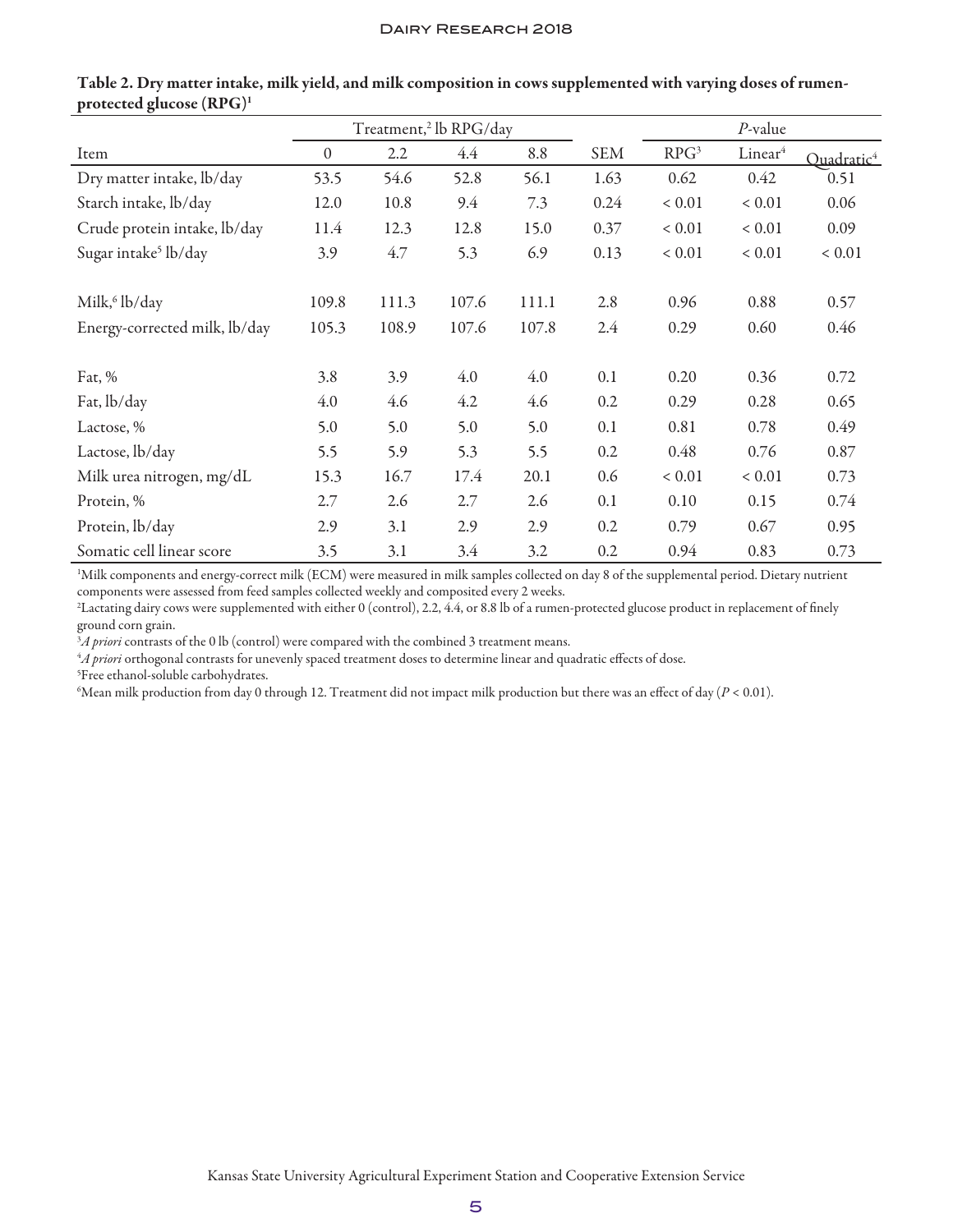

Figure 1. Illustration of the ovulation-synchronization scheme, blood collection (BS) and milk sampling (MS) schedule for supplementation of rumen-protected glucose at varying doses. Ovulation was synchronized with an injection of  $\mathrm{PGF}_{_{2a}}(\mathrm{PG})$  on day -13, followed by an injection of GnRH (G1) on day -10. Injections of PG were given 24 hours apart on day -3 and -2 to induce complete luteal regression. An injection GnRH (G) was given on day -0.5 to cause ovulation and begin a new estrous cycle (25 mg PG; 100  $\mu$ g of GnRH). Blood samples were collected on days 0, 2, and 4 before feeding and again 8 hours after feeding to measure changes in insulin and glucose from before to after feeding. Progesterone (P4) was measured on day 2, and then daily from day 4 through 12. Corpus luteum volume was measured on day 8. Milk samples were collected on day -3 and 8 to determine milk components. Daily milk production was recorded from day 0 through 12.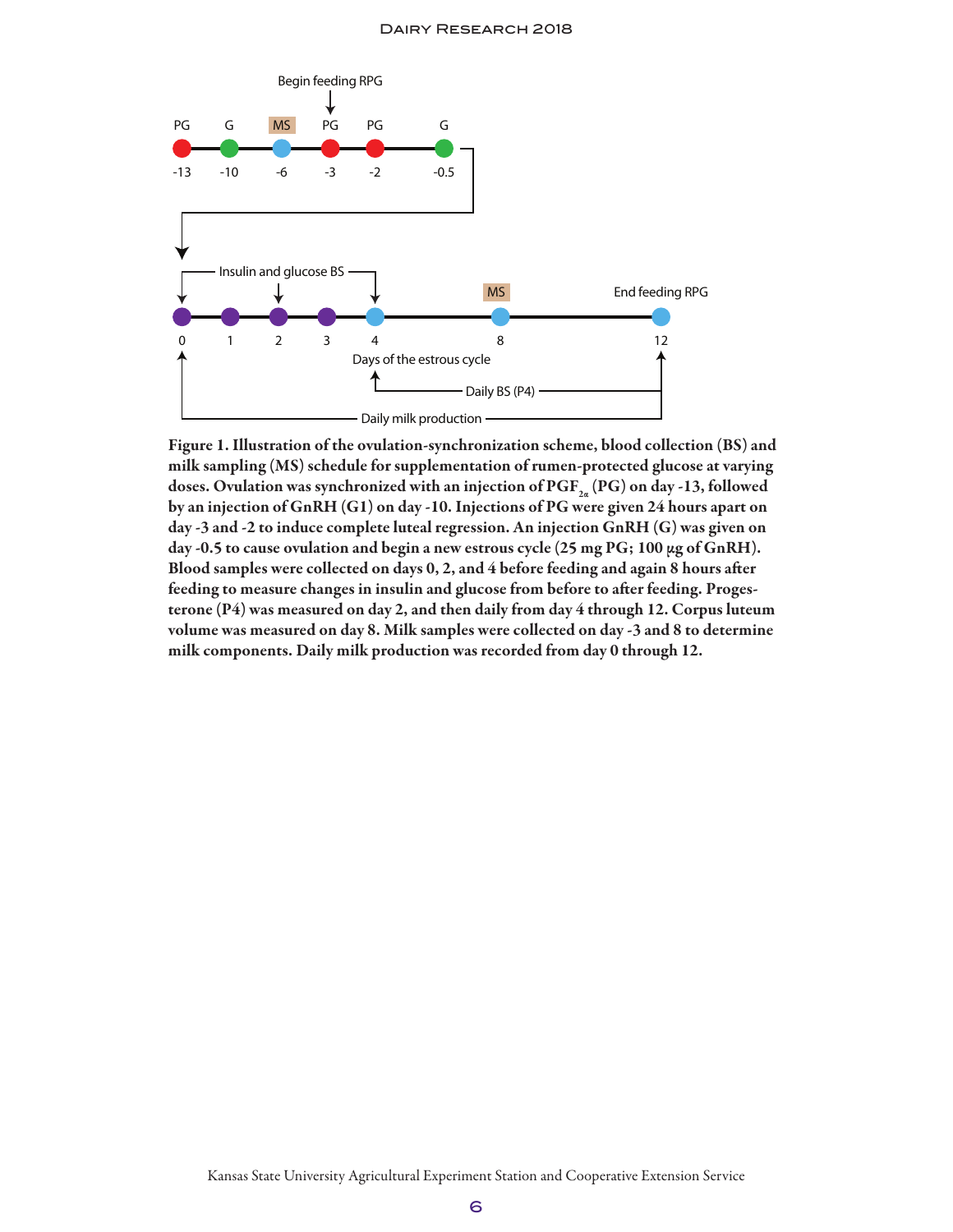

Figure 2. Composite change (post-feeding "minus" pre-feeding) in concentrations of insulin (A) and glucose (B) measured in blood samples collected on days 0, 2, and 4 prefeeding and 8 hours later (post-feeding). Control cow receiving 8.8 lb of ground corn (0 lb RPG) had greater (*P* < 0.01) change in concentrations of insulin than the cows receiving either of the 3 doses of RPG. No differences  $(P = 0.26)$  in treatments were detected for the change in glucose concentration from before to after feeding.